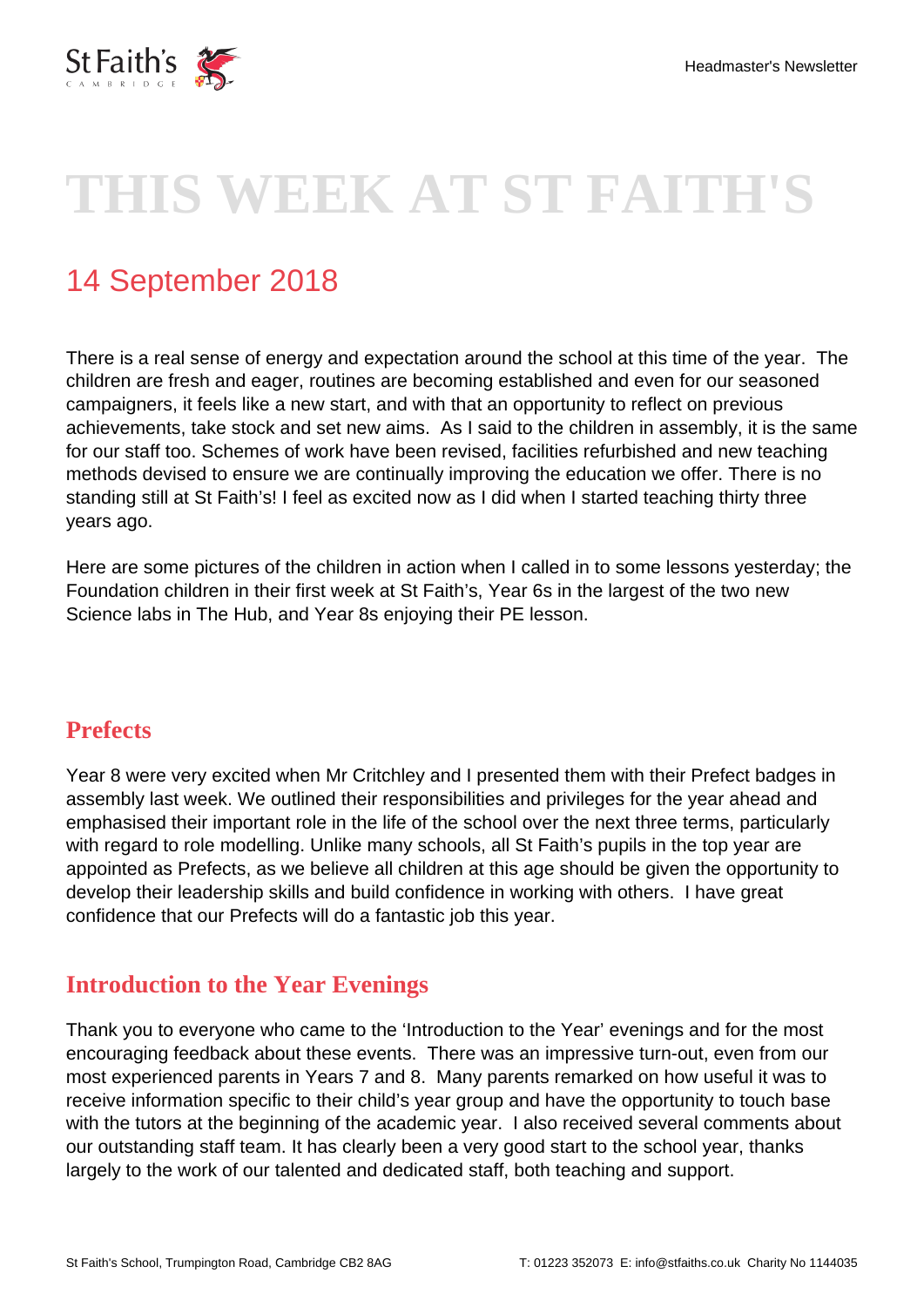

# **Roald Dahl Day**

When I popped in to the library yesterday, the room was fizzing with energy as the children were searching for 'Charlie's Golden Ticket', as part of our Roald Dahl Day celebrations. There were crosswords and quizzes too, with questions such as 'What is Miss Trunchball's first name?' and 'Which animal sorts through the walnuts for Willy Wonka in the Nut Rooms?'



**Tatler**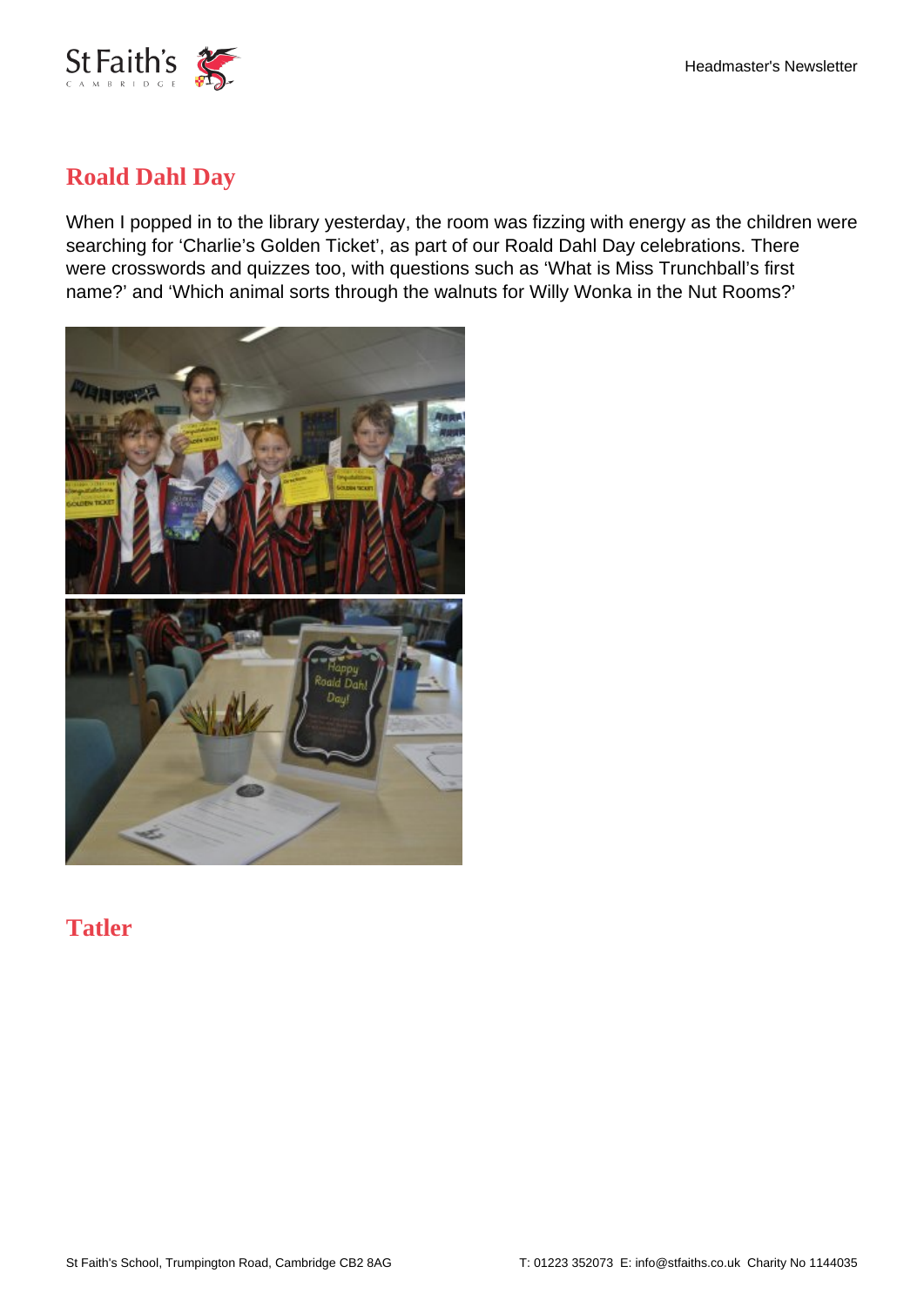



Schools Guide has just been published. This is an independent quide which sends its editors to visit and select what they consider to be the best independent schools in the country. We have no control of the editorial content, so naturally, we are pleased with their latest review, shown below:

If your child is destined for Silicon Valley, this is probably a good place to start. It's a trailblazer of a school, where pupils study engineering from Year 3 and spend free time stargazing from the new multi-million-pound STEM hub. Schools from across the country and beyond flock to learn about their innovative use of tech and computing. St Faith's has close links with the university and all the opportunities that comes with it and there's no surprise that it's heavily oversubscribed. There are plenty of academics' offspring here, but others commute up to 25 miles. The scholarship haul is mighty: 29 last year, with a hefty cohort hopping across the road to The Leys (which shares the same Foundation). There's heaps of acreage just minutes away and 14 sports teams reached the national finals in 2017. The breakfast club is a hit with busy working parents and families alike:'75 families join us each day', says the school. 'St Faith's encapsulated everything we were looking for,' says a mother.

### **Chariots of Fire Races**

On Sunday, 18 staff will be running around the colleges in the annual Chariots of Fire relay race. It begins at 09:30 and should end by approximately 11:00. As usual, the St Faith's staff and supporters will congregate on Silver Street Bridge, to cheer along our runners (and those of the hundred or so other teams) and enjoy the convivial atmosphere of this unique Cambridge event. So why not come along to encourage our energetic staff? All families are most welcome – the more the merrier!

# **Video Analysis**

The PE and Games Faculty is developing the use of video analysis to enable all pupils to